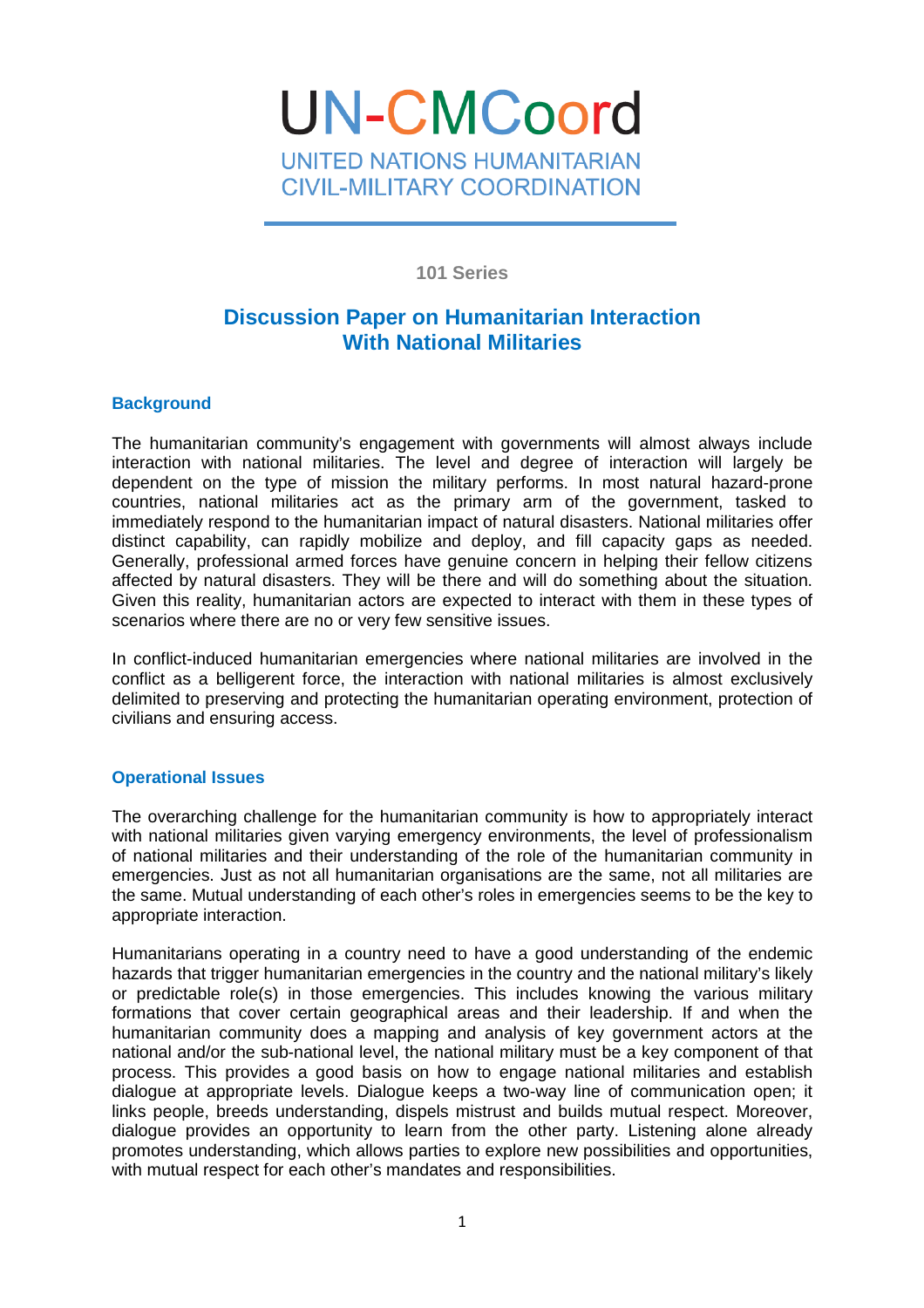Timing, as strategists in war and business say, is everything. This proposition also applies to humanitarian interaction with national militaries. The humanitarian community needs to establish dialogue as a preparedness measure, before a new emergency happens and/or an escalation of an on-going humanitarian crisis transpires. It is essential that the humanitarian community does this coherently and at all appropriate levels. Mutual understanding of each other's roles and responsibilities will not magically happen overnight; it has to be a deliberate investment of time and collective effort on the humanitarian community's side to engage with national militaries.

#### **Missions Dictate Appropriate Interaction**

The humanitarian community needs to understand that national militaries perform various missions, such as support to humanitarian action<sup>1</sup>, development support, stabilisation or maintaining law and order, and counter-insurgency types of operations which may involve actual combat. These varying missions dictate the appropriate degree of interaction with national militaries, which the humanitarian community needs to collectively and coherently apply to maintain neutrality and impartiality of humanitarian programmes and activities.

#### **Mindsets**

No two emergencies are the same. In the same vein, there is no "one size fits all" formula for humanitarian interaction with national militaries. The nature of the emergency and the role of the national military will determine the kind of interaction the humanitarian community should adopt. There are certain approaches that could be distinctly applied to natural disasters and complex emergencies:

#### Natural Disasters in Peacetime

Pursuing humanitarian aid effectiveness in natural disasters entails putting in place the following in support of affected States:

- 1. Reception, Staging and Onward Integration facilitating the integration of deployed foreign military assets in the national coordination structure, which includes the national military.
- 2. Predictable on-site platform for humanitarian civil-military coordination an affected State-led platform, supported by humanitarian civil-military coordination officers, that provides the coordination space where humanitarian capacity gaps are matched with available national and foreign military capacity to address humanitarian priorities.
- 3. Building a common situational picture a sustained collective effort that will be facilitated by the predictable on-site platform.

Other suggested approaches with national militaries that play a key role in natural disaster preparedness and response are as follows:

- Establishment and maintenance of regular contact by designating a liaison officer for the Humanitarian Country Team (HCT).
- Promoting mutual understanding of capabilities, capacities and limitations.
- Understanding how the national military is integrated into the National Disaster Management System.
- Promoting clearly defined roles in National Disaster Response Plans (NDRPs) and rehearsals through the conduct of exercises, including HCT participation in regular joint exercises (CPX, FTX, INSARAG exercises, etc.).
- Joint in-country training.

 $\overline{a}$ 

 $1$  Direct assistance, indirect assistance, infrastructure support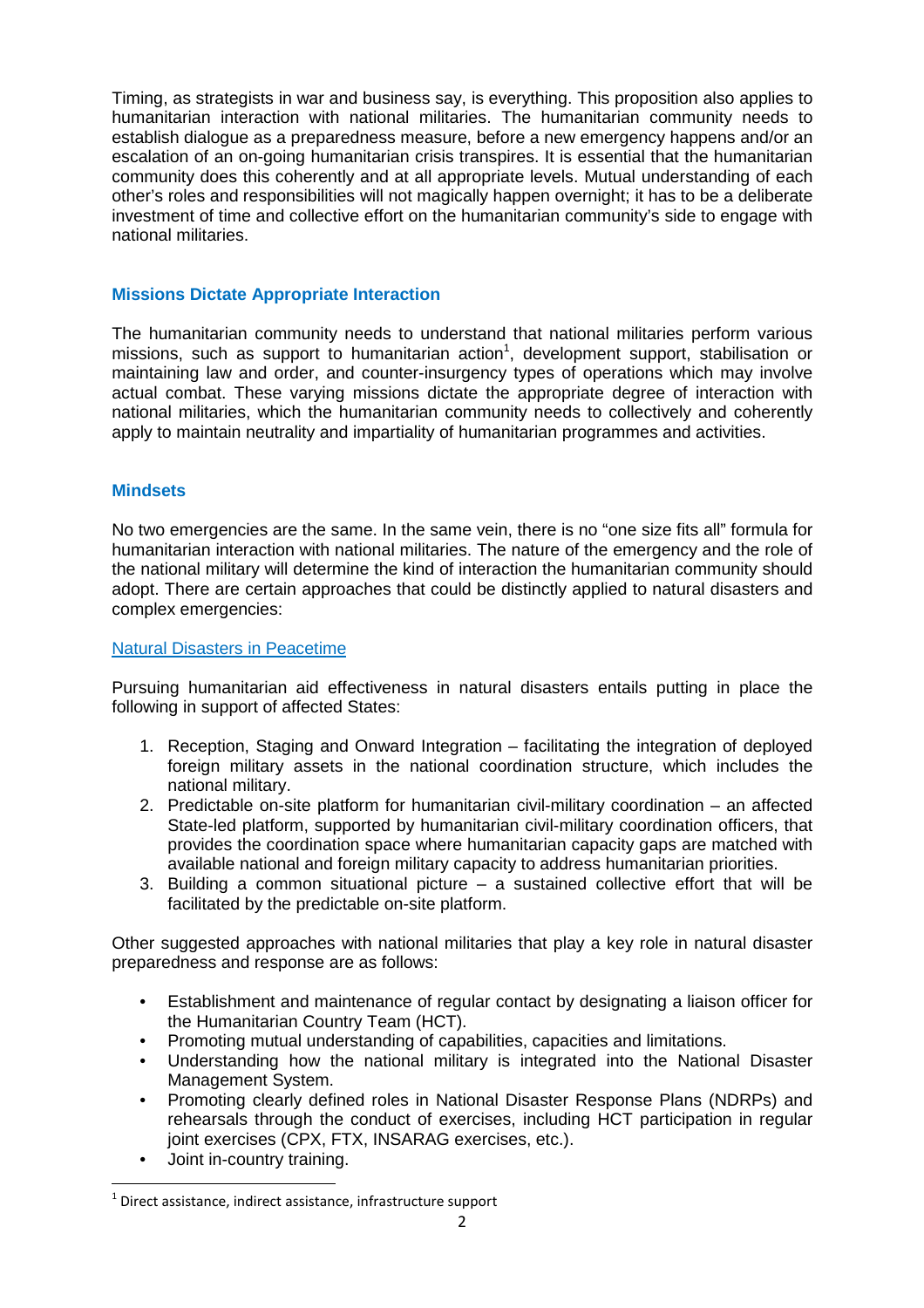#### Complex Emergencies

Addressing the needs of people in conflict requires a coherent approach on the part of the humanitarian community at national and sub-national levels. Essentially, the following activities are aimed at ensuring an acceptable degree of coherence:

- 1. De-confliction an integral part of dialogue with national militaries where shared information ensures that humanitarian staff, programmes, activities, locations and affected people are not targeted or included in military offensives.
- 2. Establishing coordination platforms in conflict a virtual or physical space where humanitarian liaison officers and national military liaison officers can thresh out misunderstandings and clarify operational issues that may impede delivery of humanitarian goods and services in critical areas of need.
- 3. Enabling a secure environment for humanitarian action this is closely linked to deconfliction and coordination platforms where preserving humanitarian space, protection of civilians and ensuring access are the main benefits of a secure environment.

Other approaches in a conflict-induced emergency, complementary to the above, where the national military is a belligerent force may include the following:

- Designation of a humanitarian liaison officer who can convey messages from the humanitarian community and raise issues of concern requiring awareness and/or action on the part of the national military.
- Regular liaison visits for information sharing.
- Orientation and briefings for national militaries at appropriate levels.
- Dialogue for de-confliction in critical locations.
- Feedback to the national military on ground observations that require their awareness and/or action.

OCHA/ESB/CMCS, 19 November 2014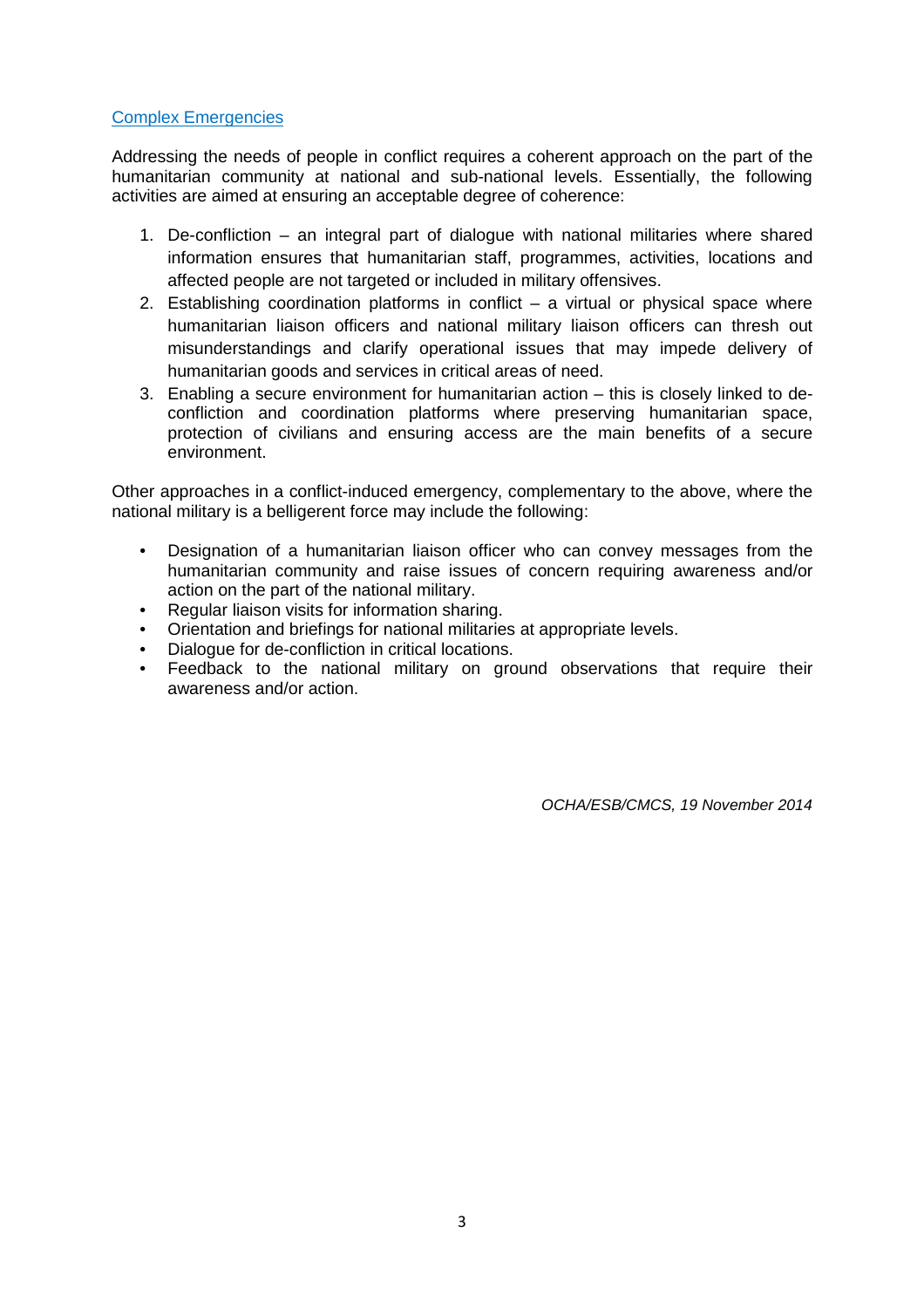#### **Annex**

## **Good Practices for Humanitarian Interaction with National Militaries: Case Studies**

In 2014 and 2015, OCHA's Civil-Military Coordination Section (CMCS) carried out case studies on Colombia, Pakistan and the Philippines, to complement the Discussion Paper on Humanitarian Interaction with National Militaries, issued in November 2014. The in-country interviews and desk reviews looked at good practices for humanitarian interaction with national militaries. The main findings of good practices follow below.

**Sovereignty and primary responsibility of the affected state (GA resolution 46/182):** It is important to appreciate the value of the affected state's government and institutions, including the role of the military. The humanitarian community has experience in analysing the role and mandate of national militaries in the preparedness. Humanitarian civil-military coordinators are used to establishing dialogue with relevant counterparts. Successful dialogue focuses on 'how to' work with domestic militaries rather than 'if'. Humanitarian interlocutors can contribute to a working environment where actors trust and respect each other, including mutual understanding of neutrality and operational independence.

Although international actors emphasise the primary role of the affected state in most situations, they have often not fully taken into account its lead coordinating responsibility. A demonstrated acceptance thereof increases the likelihood that the government accepts the humanitarian principles of neutrality and impartiality. Accepting sovereign authority does not mean endorsing any disrespect for international legal instruments.

**Consensus in the humanitarian community:** A main challenge to civil-military interaction is the lack of awareness or understanding of humanitarian civil-military coordination (CMCoord) guidelines or different interpretations of context and strategy. The Humanitarian Coordinator (HC) and the Humanitarian Country Team (HCT) play a crucial role in finding a common approach through dialogue and understanding of CMCoord as a shared responsibility. The conduct of workshops and training events at all levels is a good practice from previous emergencies. It has proved useful to invite representatives of humanitarian and other organizations (human rights, mine action, development) to training programmes and to identify focal points for civil-military questions.

**Country-specific guidance:** Practitioners strongly recommend to develop country-specific guidance, with specific inclusion of national law and the role of national militaries. Countryspecific guidance translates principles of global CMCoord guidelines into specific practical guidance adapted to the situation. Adding specific examples will also contribute to more efficient civil-military interaction.

An inclusive drafting process, under HC/HCT leadership, helps all actors to find a common approach. Inclusiveness is a key factor for acceptance and compliance. The government should ideally be part of the process and endorse the guidance. It also helps the government and its military entities to understand the position of the humanitarian community. The HC/HCT should develop a dissemination strategy for the guidance, to include training methodology and feedback mechanisms.

**Building trust and acceptance:** Sensitization about humanitarian principles and standards, especially the need for impartial needs assessments, builds trust and acceptance. Training sessions and workshops with military commanders constitute a good practice. These can be combined with protection and International Humanitarian Law (IHL) sensitization events in cooperation with other humanitarian organizations. Other good practices include inviting key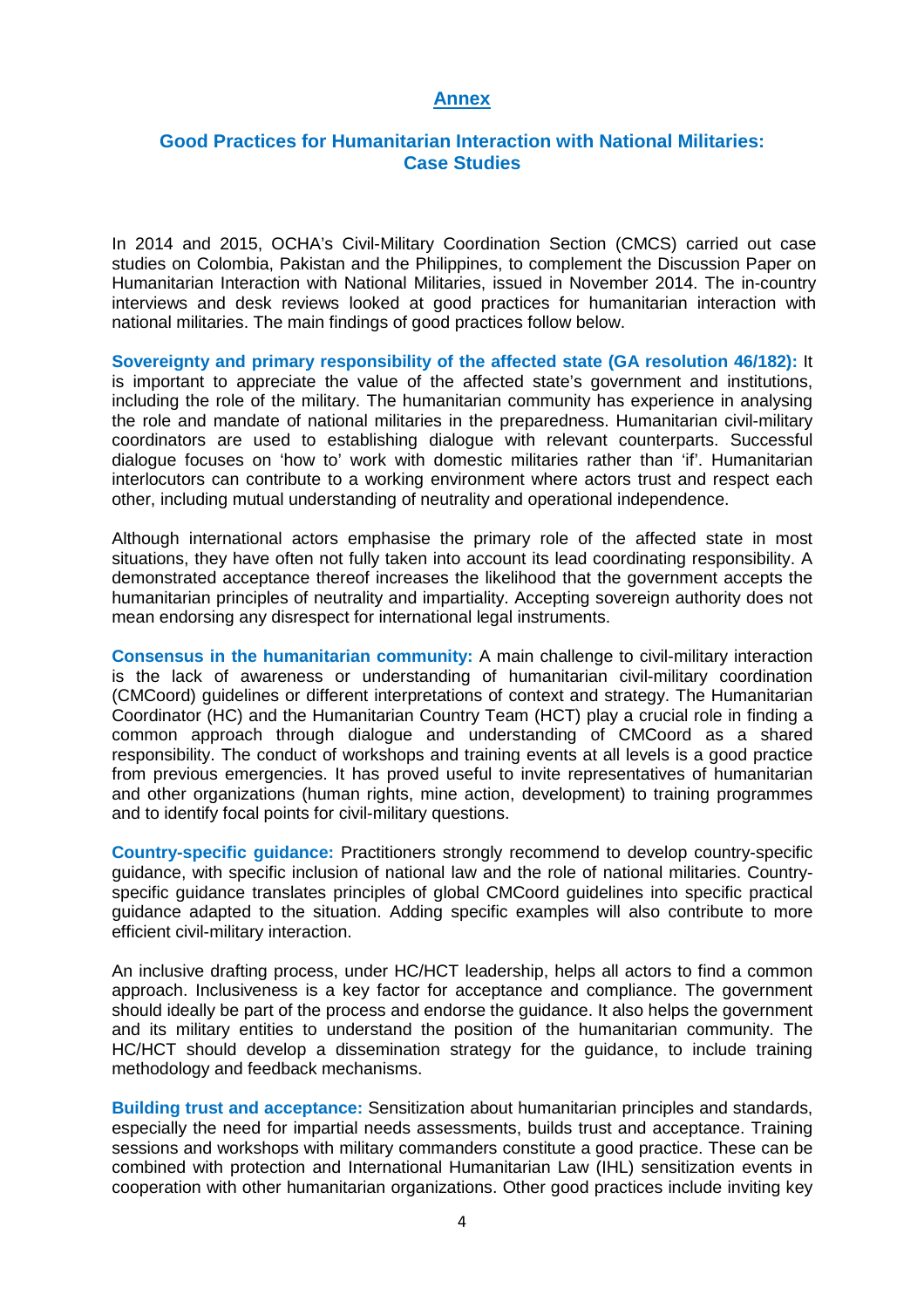military actors (commanders, staff and CIMIC officers) to the global CMCoord training programme; offering in-country workshops and training programmes; and including CMCoord and other humanitarian matters in national military training curricula.

**Mutual support:** Militaries often have expectations that humanitarian actors cannot or will not meet (questions around intelligence, acceptance of military practices, PR, access to funding). It is crucial to clearly communicate these caveats. OCHA and the humanitarian community can offer advice to assist governments, disaster management authorities and militaries in establishing civil-military coordination policy, doctrines and structures. Affected states that have requested international assistance and their military commands may appreciate advice on how to deal with incoming foreign military assets, how to implement the Oslo, MCDA or existing country-specific guidelines, and how to organize military-military coordination.

**Find the right entry-point:** Operational civil-military coordination questions should be separated from political decision-making and addressed through a predictable humanitarian civil-military coordination platform. This can be a challenge where military actors have influence on political strategy. The humanitarian community should analyse the situation and establish a clear division of labour with regard to political, operational, protection, access and other issues. It may be difficult to identify and get access to military decision makers.

**Find the right level:** In some contexts the most successful strategy is to bring problems to the top level of a military command, for onward instructions to sub-ordinated units. In other contexts dialogue with unit commanders at the operational level produce the best results. Personal connections, personalities and informal channels play a significant role. Close coordination, civil-military information exchange and dialogue between country and local offices are essential to finding the best strategy.

An example is humanitarian access impediments that result from a lack of awareness by local military commanders. This could be addressed successfully through intervention at higher command levels in some cases and through sensitization efforts for local commanders by local HCTs and organizations in other instances.

**Institutionalise good practices:** Achievements, challenges and good practices are not always handed over to new commanders and units. Institutionalisation of good practices can help sustain the humanitarian-military dialogue despite change of command or frequent rotations.

**Influence military doctrines:** Military commanders may not be aware of CMCoord guidelines or rather focus on their own rules of engagement, doctrines, standard/standing operational procedures (SOP) and orders. CMCoord officers have successfully offered informal advice to military drafters, resulting in reference to humanitarian considerations, principles and guidelines. While the humanitarian community cannot prevent military actors from carrying out intelligence collection or psychological operations (PsyOps), they can explain associated risks and try to influence doctrines and SOPs.

**Monitor military activities:** This CMCoord function does not necessarily need to be carried out by a dedicated CMCoord officer. In some contexts it is carried out by the (local) protection cluster to analyse trends and define how to follow up on issues with the military. While humanitarian actors will most likely not be able to prevent military units from carrying out civilian-type activities within their intelligence, PsyOps or CIMIC strategies, they can convey affected people's concerns, sensitize military actors to risk factors and discuss alternatives.

For example, military tasks could include removing reminiscence of war (ammunition, improvised explosive devices (IED)) or demining instead of providing humanitarian-type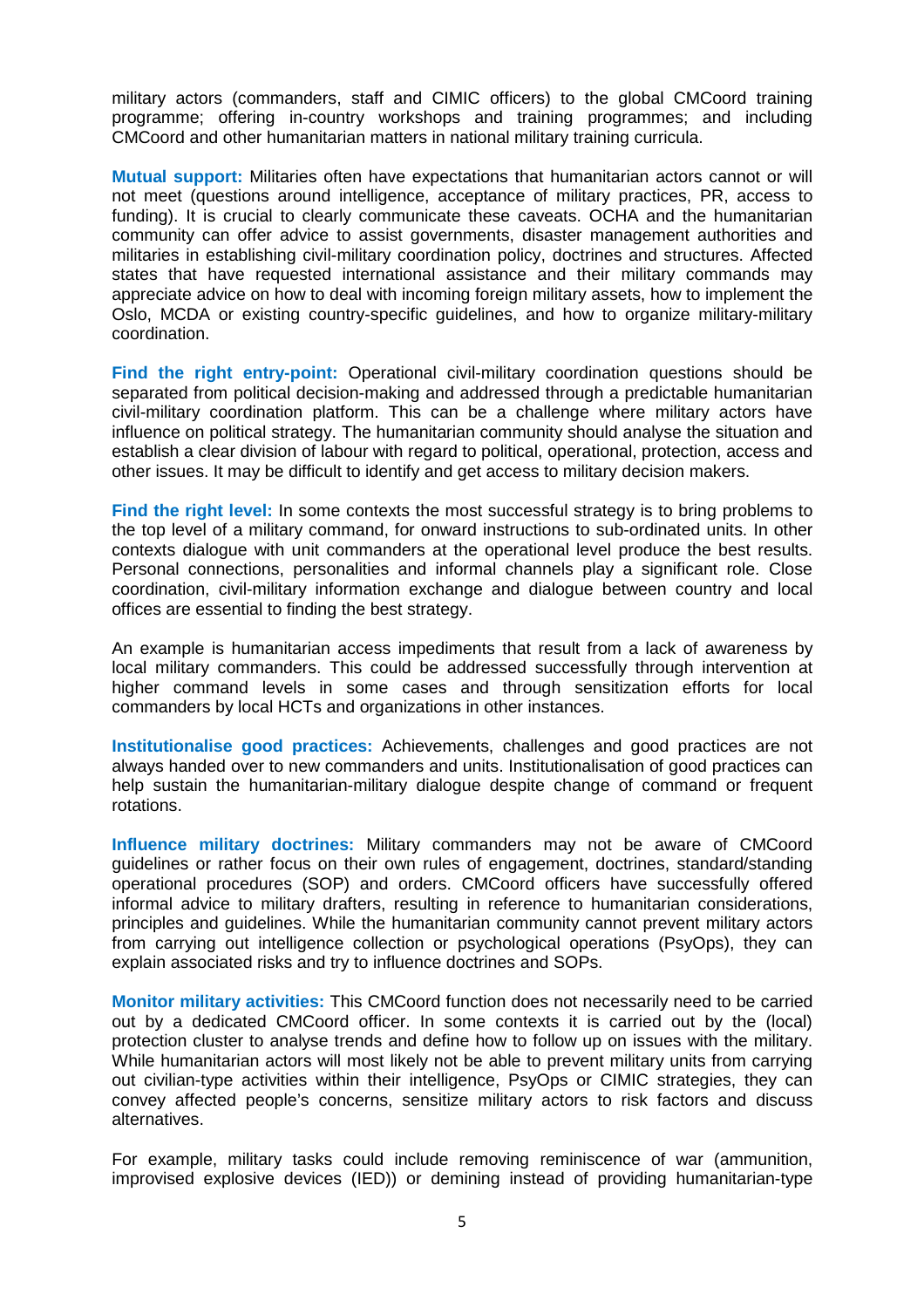assistance. This 'indirect assistance' reduces risks to the local community and facilitates the acceptance of military support.

**Local and implementing partners:** Local partners often have best access to affected people and communities. They can convey local perceptions of the military and the humanitarian community. On the other hand they are often under pressure to collaborate with the local authorities. In addition, they may not be aware of CMCoord guidelines. The humanitarian community can offer sensitization training programmes and workshops (beyond inclusion of CMCoord principles in cooperation agreements) and help channel concerns vis-à-vis military units and authorities.

Local authorities are often not aware of risks associated with civil-military interaction, such as threats when associated with the military, militaries carrying out civilian services, and military objectives overruling needs-based approach. They often welcome or accept military civil-military cooperation (CIMIC) activities and 'direct assistance' where there is a lack of civilian resources. Sometimes civilian authorities are less aware of risks than the military. It is helpful to include civilian counterparts in CMCoord sensitization activities.

Training at all levels is crucial - for military counterparts, local partners and authorities and within the humanitarian community. Good practices to overcome limited resources (time, funding, personnel) include training of trainers, inviting key stakeholders to global training events for multiplier effects, including CMCoord principles in national curricula, joining efforts at the local level and reaching out to OCHA-CMCS or regional offices for back-up capacity.

Very good results have been achieved where local workshops have been co-hosted by several humanitarian organizations. It has allowed for sessions tailored to the local context on subjects such as CMCoord, IHL, human rights, humanitarian principles, access and protection.

**Operational independence:** In many contexts, the threshold of 'last resort' is disputed. Security concerns, requirements by government or security management, financial constraints, lack of resources and political pressure can put at risk the operational independence of humanitarian actors. Military actors repeatedly conveyed the perception that operational decisions are opportunistic. Military units reported that they operate where humanitarian actors leave gaps because of security or other constraints. Choices should not leave room for speculations that they are anything else than needs-based.

**Develop alternatives:** Humanitarian actors have developed alternatives to avoid dependence on military support. Good practices most frequently mentioned are communitybased approaches, building of trust and contingency planning.

Donors and government representatives play a crucial role. Good practices include close dialogue with embassies and donor organizations for a needs-based approach to the use of foreign military assets (e.g. gap-fit analysis for military logistics capacity). Contingency plans are useful to identify operational and related funding needs.

**Think local:** Many context-specific alternatives to military support were mentioned in the case study interviews. The simplest solutions are often the most effective. Local communities and commerce, civil society actors and organizations have found solutions that can be used also by humanitarian actors. Good practices include the use of local assets such as fishing boats, donkeys, transport companies, informal and family networks.

**Cluster coordination**: The HC and HCT must make context-specific decisions on how clusters coordinate with government actors and link to the military. National military actors will most probably not be represented in humanitarian coordination structures. Good practices have been experienced where CMCoord officers or coordination cells have established links through inter-cluster coordination or operationally relevant clusters.